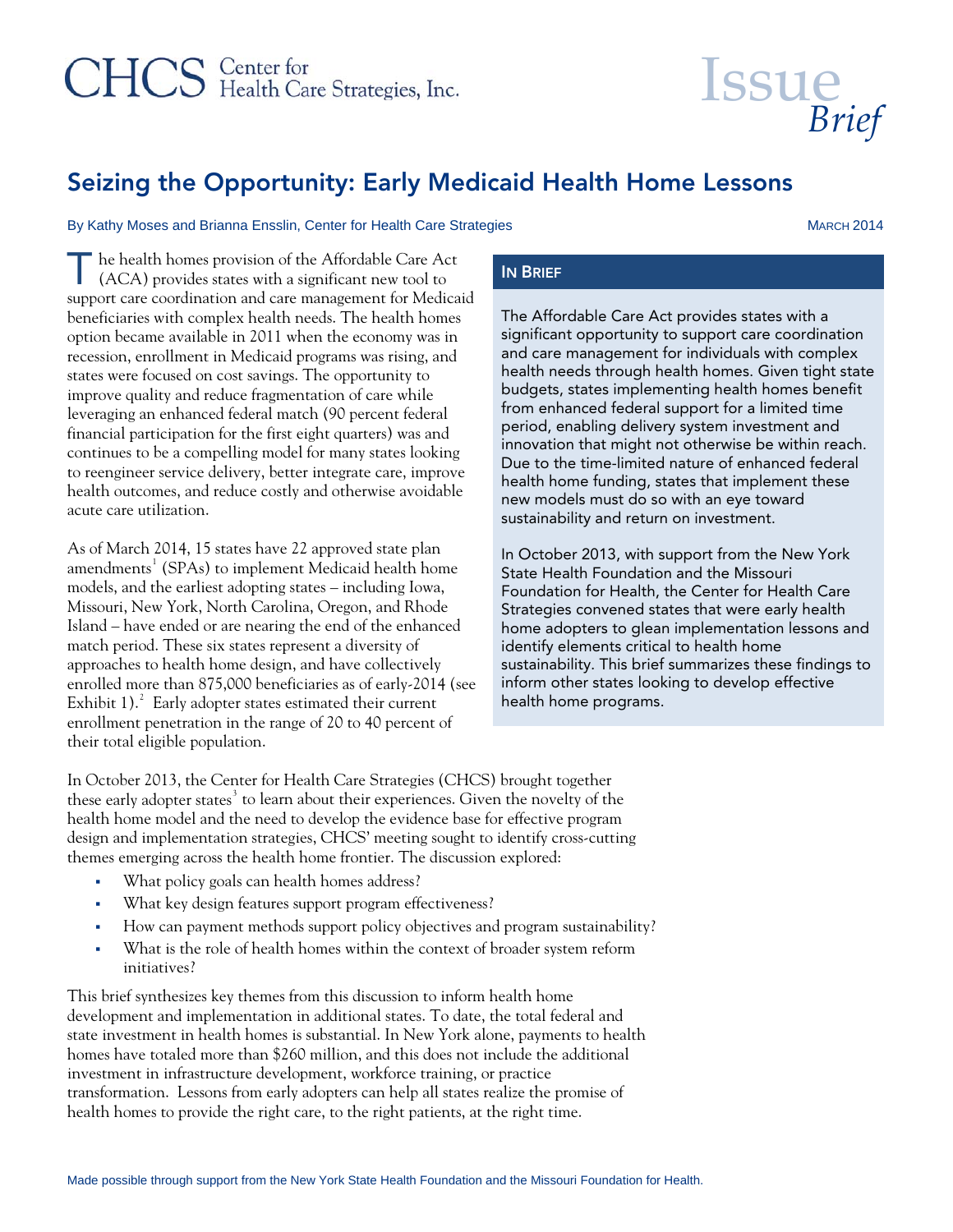### adopters can help all states realize the promise of health homes to provide the right care, to the right patients, at the right time.

| <b>State</b>             | <b>Focus Area</b>      | <b>Effective Date</b>                          | <b>Enrollees</b> | Providers                                                            |  |  |
|--------------------------|------------------------|------------------------------------------------|------------------|----------------------------------------------------------------------|--|--|
| lowa                     | Chronic<br>conditions* | <b>July 2012</b>                               | 4,396            | 25 entities in 61 locations<br>with 570 practitioners                |  |  |
|                          | <b>SMI</b>             | <b>July 2013</b>                               | 16,825           | 1 lead provider with 11<br>facilities in 5 counties                  |  |  |
| Missouri                 | Chronic<br>conditions  | January 2012                                   | 15,382           | 18 FQHCs (56 sites), 6<br>hospitals, 14 clinics, 14 RHCs             |  |  |
|                          | <b>SMI</b>             | January 2012                                   | 19,631           | 28 CMHCs, 120<br>clinics/outreach offices                            |  |  |
| New York                 | Broad**                | January 2012<br>April 2012<br><b>July 2012</b> | 158,460          | 32 lead providers with 48<br>health homes in 57 counties             |  |  |
| <b>North</b><br>Carolina | Chronic<br>conditions  | October 2011                                   | 559,839          | 1,838 providers                                                      |  |  |
| Oregon                   | Broad                  | October 2011                                   | 93,253           | 198 clinics                                                          |  |  |
| Rhode Island             | <b>Broad</b>           | October 2011                                   | 2,855            | <b>4 CEDARR centers</b>                                              |  |  |
|                          | <b>SMI</b>             | October 2011                                   | 6,772            | 9 provider agencies (7 CMHO<br>and 2 other mental health<br>clinics) |  |  |

## **Exhibit 1: Early Adopter States' Health Home Programs**<br>Lessons from early

SOURCE: January 2014 data (IA, MO, NY, OR, and RI) and July 2013 (NC). See [Health Home Information Resource Center](http://www.medicaid.gov/State-Resource-Center/Medicaid-State-Technical-Assistance/Health-Homes-Technical-Assistance/Downloads/HH-MAP_v31.pdf). \* Health homes focusing on chronic conditions enroll people with chronic medical conditions and potentially mental health conditions other than SMI/SED.

\*\* Broadly focused health homes enroll people with chronic conditions, serious mental illness, and/or substance use disorders.

CEDARR = comprehensive, evaluation, diagnosis, assessment, referral, re-evaluation

CMHC = community mental health center

 $FOHC = federalv$  qualified health center

 $R$ H $C$  = rural health clinics

SMI = serious mental illness

#### **Health Home Design and Implementation Lessons**

Through health homes, states have broad flexibility to customize the model in ways that are most useful within a given state context. The health home legislation and related guidance from the Centers for Medicare & Medicaid Services  $(CMS)^4$  $(CMS)^4$  afford states ample options in determining health home team composition, selecting target conditions/populations, and waiving the Medicaid statewideness requirement to implement health homes in more targeted geographic areas. In reviewing health home designs, CMS has worked closely with states to understand their individual goals for target populations, designated providers, and reimbursement strategies in order to approve models that not only fulfill the expectations of the legislation, but also meet states' needs.

With two years of implementation experience behind them, the early adopting states were asked to identify what program design choices had been effective, and what they would consider changing to make their programs stronger and more sustainable. Key takeaways for states are described below.

#### **1. Use the flexibilities within the health home option to advance policy goals.**

Overwhelmingly, the early adopter states viewed health homes as an invaluable lever to move forward individual state policy goals in the context of tight budgets and limited opportunities to invest in needed delivery system enhancements. They each used the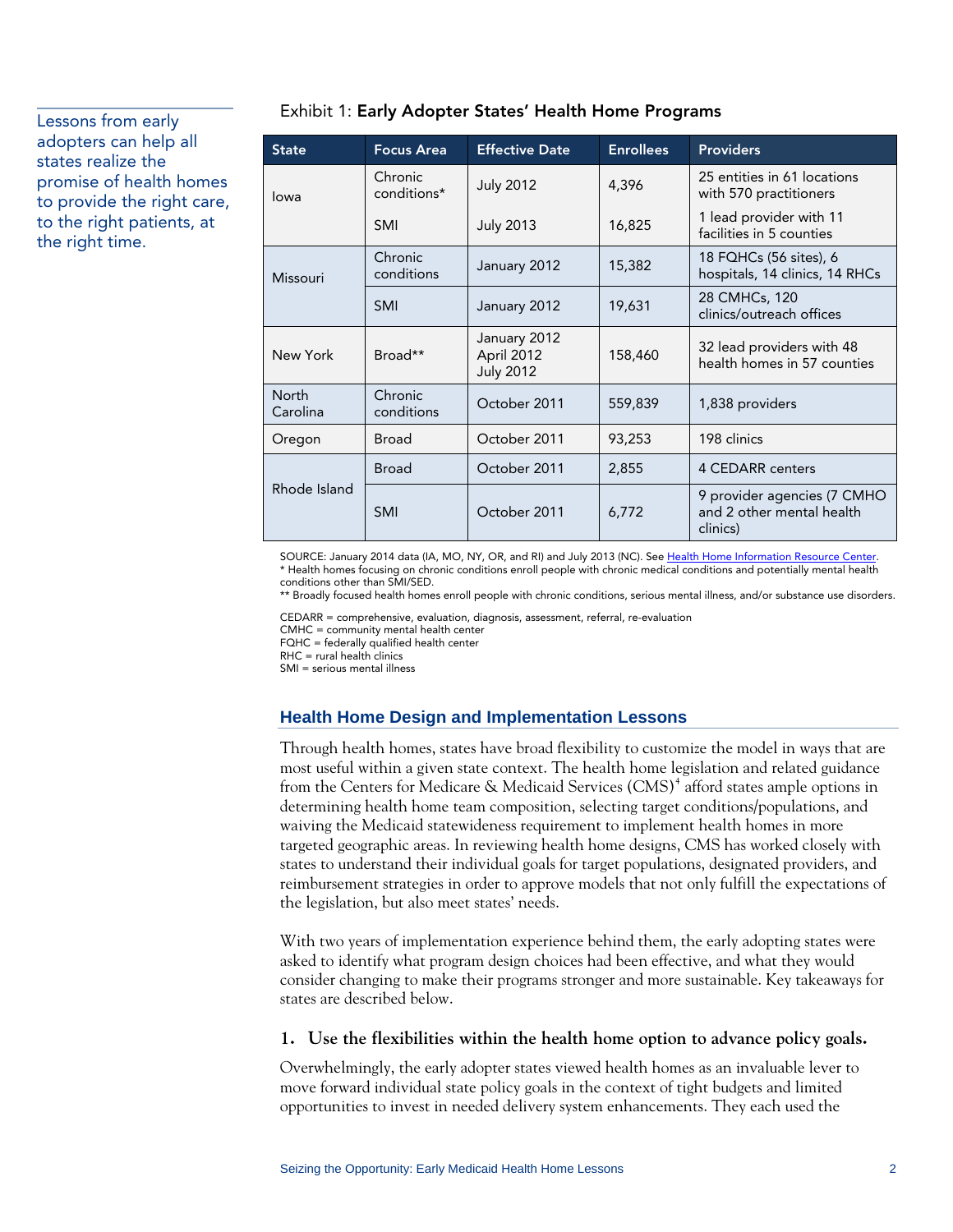enhanced federal match to establish a new set of services to address gaps in care for individuals with complex chronic health needs. This move to add services was in stark contrast to the rate cuts, service cuts, and other cost-savings measures that some other states were pursuing. That said, the early adopter states presented a broad array of policy objectives for their health home programs, highlighting the considerable flexibility of this model:

- **Iowa** viewed health homes as an opportunity to strengthen primary care practices and spread patient-centered medical home (PCMH) certification as a step toward both system transformation and more accountable care.
- **New York**, with a new governor and a program-wide redesign effort, saw health homes as a way to align and integrate a diverse array of existing care management initiatives. Focusing on beneficiaries with complex needs, the state used health homes to transform historically siloed programs into integrated networks of service providers under a single point of accountability.
- **Missouri** sought to use health homes to improve coordination and transitions of care, as well as to integrate primary care and behavioral health care and reduce avoidable hospital stays.
- **Oregon** sought to build and strengthen its primary care infrastructure so that every Oregonian could ultimately have access to a patient-centered primary care home, Oregon's name for the health home model.<sup>[5](#page-9-2)</sup> Health homes also allowed Medicaid to be a key player in the state's multi-payer strategy for patientcentered primary care homes.
- **Rhode Island** structured its CEDARR (Comprehensive, Evaluation, Diagnosis, Assessment, Referral, Re-evaluation) Family Center health home SPA to move many siloed children's programs under one comprehensive umbrella, while its Community Mental Health Organization (CMHO) SPA sought to strategically improve care management and integration.

As states explore existing models and examine their own landscape, capabilities, and needs, they should consider that one size doesn't fit all with health homes. Within the statute, there is significant flexibility to target, deliver, and pay for services to best meet individual state policy goals – while staying true to the overall health home aim of providing integrated care management for individuals with complex needs.

#### Health Homes 101

The Medicaid health home state plan option (ACA Section 2703) promotes access to and coordination of primary and acute physical and behavioral health services and long-term services and supports. Health homes may be virtual or located in primary care or behavioral health providers' offices or other settings that best suit beneficiaries' needs. Health homes must provide six core services, linked as appropriate and feasible by health information technology:

- Comprehensive care management;
- Care coordination;
- Health promotion;
- Comprehensive transitional care/follow-up;
- Individual and family support; and
- Referral to community and social support services.

To be eligible for health home services, an individual must be diagnosed with either: (1) two chronic conditions; (2) one chronic condition and risk for a second; or (3) a serious mental illness. States implementing Medicaid health homes receive an enhanced 90/10 federal match for the first eight fiscal quarters of the health home program.

*"Health homes provided the impetus to do what we really wanted to do at a time when budget cuts and fiscal concerns made it difficult to pursue creativity."* 

- *State participant*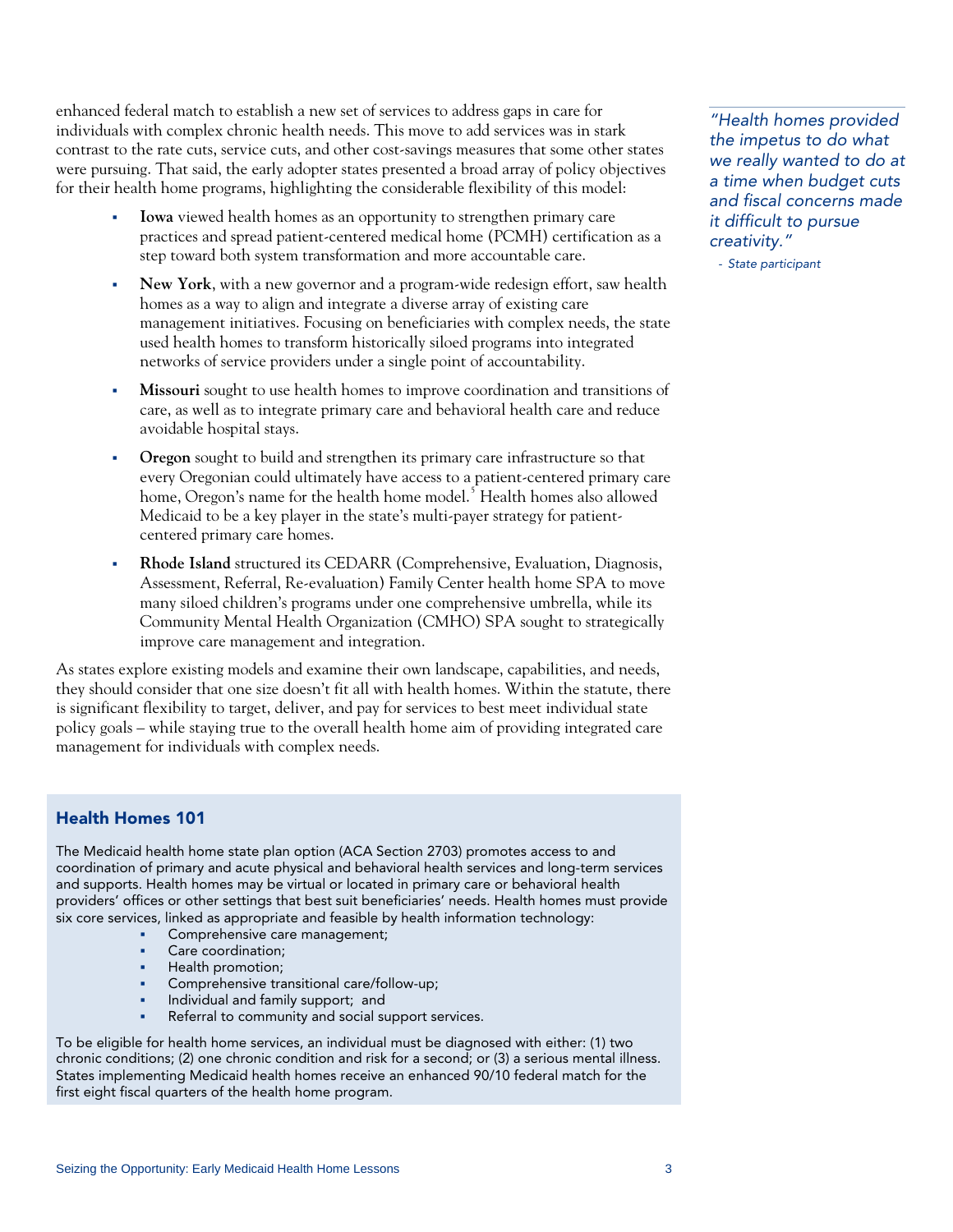*health home, but not everyone needs 'intensive' care management all of the time."* 

- *State participant* 

#### **2. Carefully define health home target populations and the health home option to achieve the greatest impact on outcomes.** *"Everyone deserves a*

To be eligible for health home services an individual must be diagnosed with either: (1) two chronic conditions; (2) one chronic condition and risk for a second; or (3) a serious mental illness.<sup>[6](#page-9-2)</sup> States can select one or more of these general categories to include in their health home-eligible populations. Among the early adopter states, target populations range from highly focused, single condition-based approaches (e.g., Rhode Island) to broader, population-based approaches (e.g., North Carolina). Population selection is the basis for key design decisions, such as developing service definitions and provider qualifications, and is also directly related to return on investment and outcomes, which are keys to sustainability. Selection of the target population should be driven by the state's policy goals and, as early adopters indicated, should be done strategically. For example:

- **New York** is using health homes as a vehicle for providing intensive care management services to high-need individuals. Accordingly, it prioritizes health home enrollment by patient severity. A risk score is calculated for each enrollee to identify higher acuity individuals for proactive outreach and engagement by health home staff. Individuals meeting diagnostic and risk criteria may also be enrolled in health homes through a community referral process.
- **Rhode Island** is using health homes to improve integration of the full array of services for adults with behavioral health needs and for children with special health care needs. Recognizing the unique needs and provider systems for adults versus children, the state created two types of behavioral health-focused health homes – one for adults served by community mental health organizations and another for children served by its CEDARR Family Centers.

A number of early adopter states indicated that targeting by acuity enables provision of the right amount of care management at the right time, which states believe is fundamental to long-term health home sustainability. Although states are able to target specific conditions or geographic areas, all of the early adopter states indicated their preference to target models even more narrowly than is currently allowed under federal interpretation of the health homes statute. For example, if additional flexibility was available, health homes could address very specific gaps in access to care management. In some instances, states may have differing levels of health home readiness among providers serving children vs. adults, and could benefit from launching health homes for one group while building capacity for the other. However, current interpretation requires that health homes for children and adults with a given target condition must have the same effective date.

States also suggested that chronic-condition targeting rules might be more effective given a greater ability to distinguish between and prioritize among an individual's conditions. For example, an individual's developmental disability may have greater influence over his or her health care and related service needs than a comorbid medical condition like asthma or diabetes. But under current rules, if the state launched a health home model targeting these common medical conditions, the state would forego the ability to later access enhanced federal match for a future model customized for individuals with developmental disabilities.

#### **3. Align payment models with policy goals to drive payment modernization.**

States have the flexibility to design health home payment methods that drive core policy goals. Several states have created a tiered payment schedule, scaling either by level of member complexity or by the qualifications of the provider. For example, Iowa aims to deliver higher intensity services to individuals with more complex needs; therefore, the payment rate is tiered in one of four levels based on the number and severity of the member's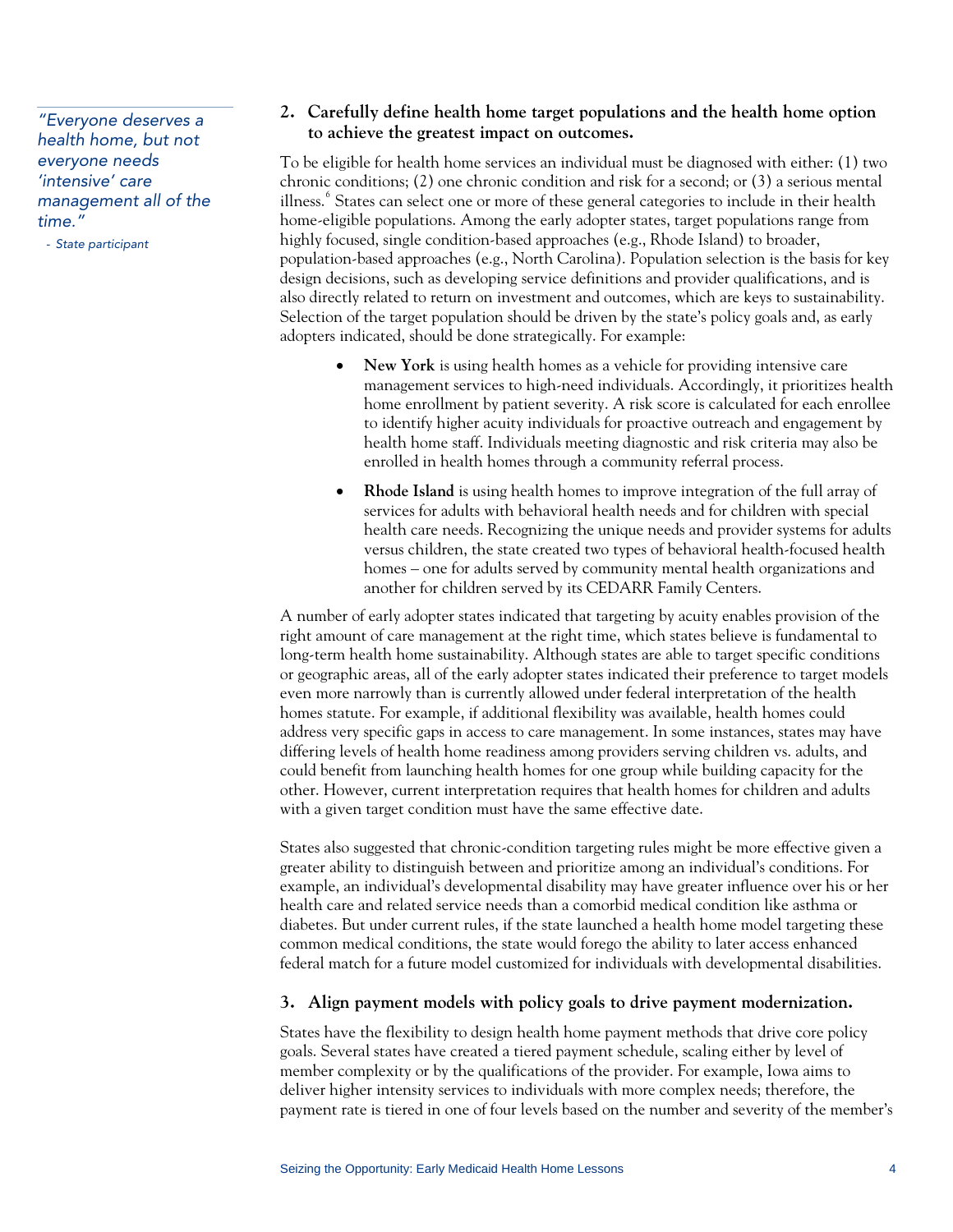chronic conditions. One of Missouri's overarching policy goals is to strengthen the Medicaid provider network. The state's health homes pay a fee to provider organizations to support training, technical assistance, and data management. The provider organizations are thus empowered to assist the state in managing the health home system statewide.

Overall, health homes create an opportunity for Medicaid to align incentives with accountability for outcomes. States view health homes as a way to move away from fee-forservice models and "15-minute increments" of services and toward more meaningful valuebased purchasing. Notably, health homes provide a vehicle to pay for services that have historically been difficult to reimburse – such as virtual contacts, home visits, and care coordination writ large – and almost all states are using a bundled payment approach (usually in the form of a per member per month (PMPM) payment) to pay for health home services. Moreover, the correct "dosages" of health home services needed for various subpopulations are yet to be determined. Thus, no convention exists around documenting the intensity of health home service delivery that would allow for more sophisticated payment mechanisms.

Some states have elected to include payments for health home outreach and engagement efforts. Particularly for target populations with complex medical, behavioral health, or social service needs, outreach and engagement efforts can be time-consuming and labor-intensive. To encourage comprehensive outreach and support high rates of enrollment, New York provides up to three months of payment for activities related to the location, outreach, and engagement of eligible individuals. Every four months, Missouri identifies a new cohort of high utilizers without a stable health care connection to find, engage, and enroll in health homes. Other key policy goals that states have attempted to support through health home payment incentives include: improving quality and achieving practice transformation efforts through quality withholds; integration of care for individuals with complex needs via development of a robust care plan; and linking additional payments to achieving provider enrollment targets.

A number of the early adopting states plan to pursue shared savings components within their health home payment methodologies. In some states, health homes may evolve into accountable care organizations with shared savings and shared risk; others might over time replace care management fees with more expansive global payment arrangements. Wherever these models land, states clearly see both the opportunity and imperative to leverage health homes for broader payment reforms. Even among states with distinctly different health home program designs, policymakers share the goal of designing payment models with aligned incentives and accountabilities for delivering the right care to the right people at the right time.

#### **4. Use experience with (or knowledge of) complex populations to drive the definition of health home services.**

One of the unique merits of the health homes option is its ability to expand and extend the reach of care beyond the walls and boundaries of the traditional physician office visit, particularly for individuals with complex care needs. Health home services provide time for building trusting relationships and understanding the psychosocial and environmental circumstances that impact a person's care. For example, some individuals with mental illness avoid going to primary care clinics because they feel judged or are deemed noncompliant by providers less familiar with their needs. To overcome this barrier to care, Rhode Island defined core services in its CMHO health home program to bring primary care into the mental health setting, or have care coordinators accompany clients to their primary care visits.

*"We have one foot in fee-for-service and the other in flexible global PMPM payments. We need to determine if health homes are just another service or a new way of paying for care. We believe it is the latter."* 

- *State participant*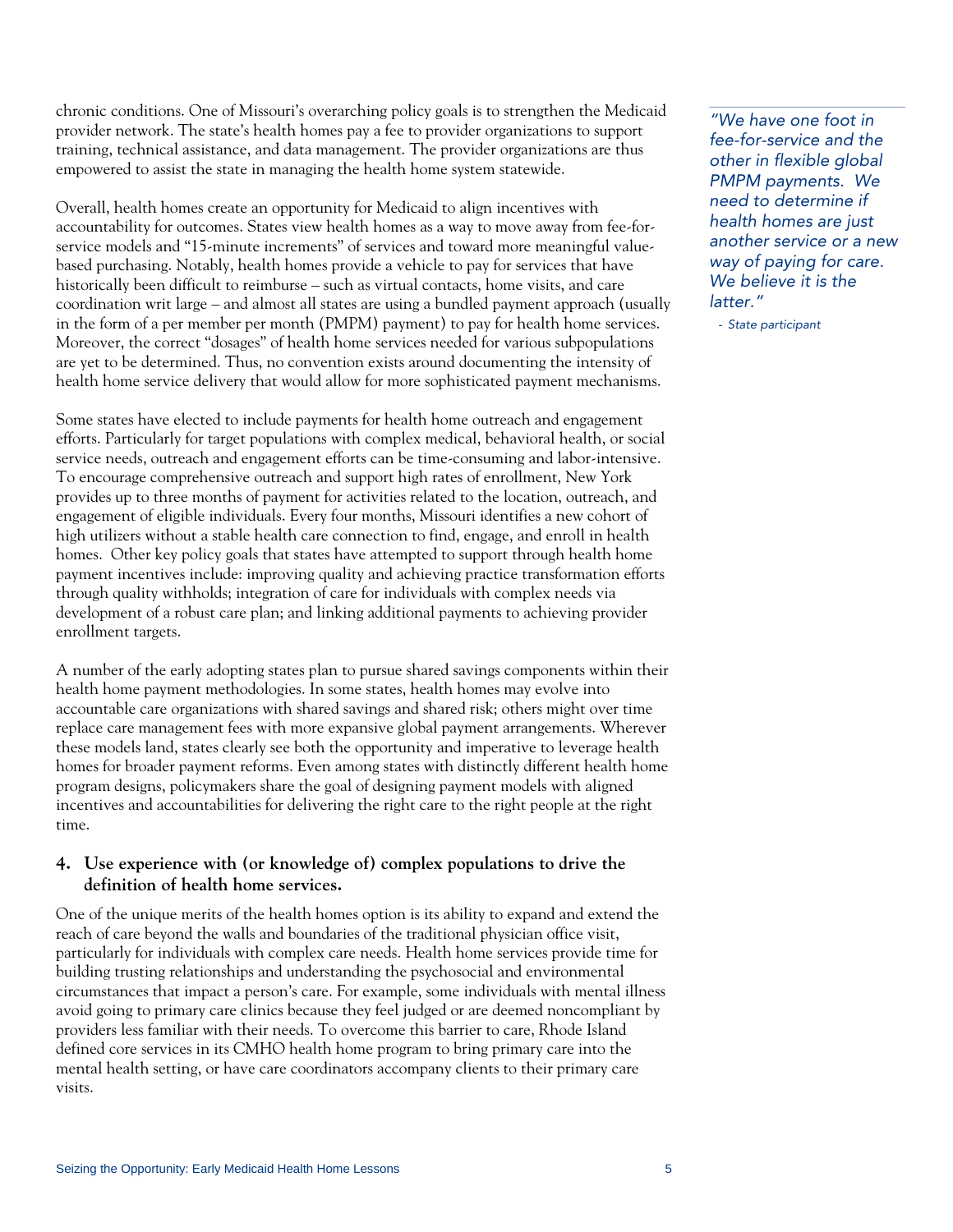*"Health homes promote strong, ongoing relationships between complex patients and their providers."* 

- *State participant* 

Health home core services can also be defined to enable community-based approaches to providing supports and needed resources in addition to traditional medical and behavioral health services. Health homes also offer an opportunity to build and support team-based models of care, including use of non-licensed professionals. In Oregon, workforce capacity is a significant concern. In some areas of the state, clinics have struggled to find care coordinators with adequate skills. To help, Oregon's health home and broader health reform efforts will use community health workers, also known as traditional health workers, as part of the care team. Many states also use face-to-face visits as part of their health home services to better meet individuals where they are.

In addition, health homes can be a mechanism to support integrating services and supports across traditional disciplines of care. For example, New York's network approach requires that the health homes have a broad-based team to address individuals' most pressing needs such as housing or employment. Missouri has added behavioral health consultants to all primary care health homes and primary care physician consultants to all CMHC health homes. The early adopters' integrated care models either employ a co-located approach where nurses are stationed within the CMHC to address members' medical needs, or use a "virtual" integration approach that allows for flexibility in location but requires strong linkages and operational processes to connect primary care and behavioral health providers.

As described above, the early adopter states strategically defined health home services to meet the unique needs of their target population. Exhibit 2 (page 7) summarizes common themes across service definitions developed by early adopter states and provides examples of best practices/activities for each core service area. States interested in developing a health home program should consider their population, identify how the population's needs can be met through the health home core services, and link activities to the definition of those services.

#### **5. Support health home providers to achieve culture change.**

Health homes are a new way of doing business for many states, health plans, and providers. This change reverberates through the care delivery system but is most acutely felt on the front lines, at the provider level, thus this is where the culture change needs to occur. Providers may vary in their level and degree of: (1) experience working with complex populations; (2) professional culture; (3) ability to integrate services; and (4) workforce capacity. To transition to health homes, they may need support in a variety of areas, including understanding program requirements, redesigning workflows, and training in new skills (e.g., motivational interviewing). Culture change is also supported by the flexible financing structure of health home models and the enhanced federal match provided to states.

States and health plans should consider ways to support providers in transforming to health homes. One approach states might pursue is to set clear health home performance requirements for providers and support them in meeting the requirements. States and health plans should consider ways to support providers in transforming to health homes. For example, in Iowa the state employs a health care clinician to help practices understand and attain the state's health home requirements/standards. This hands-on approach was noted as essential for the state to help practices make necessary improvements and culture changes. Additionally, Oregon is pursuing an overall health system transformation that includes developing care coordination organizations as the health home and building supports for practices into the transformation process.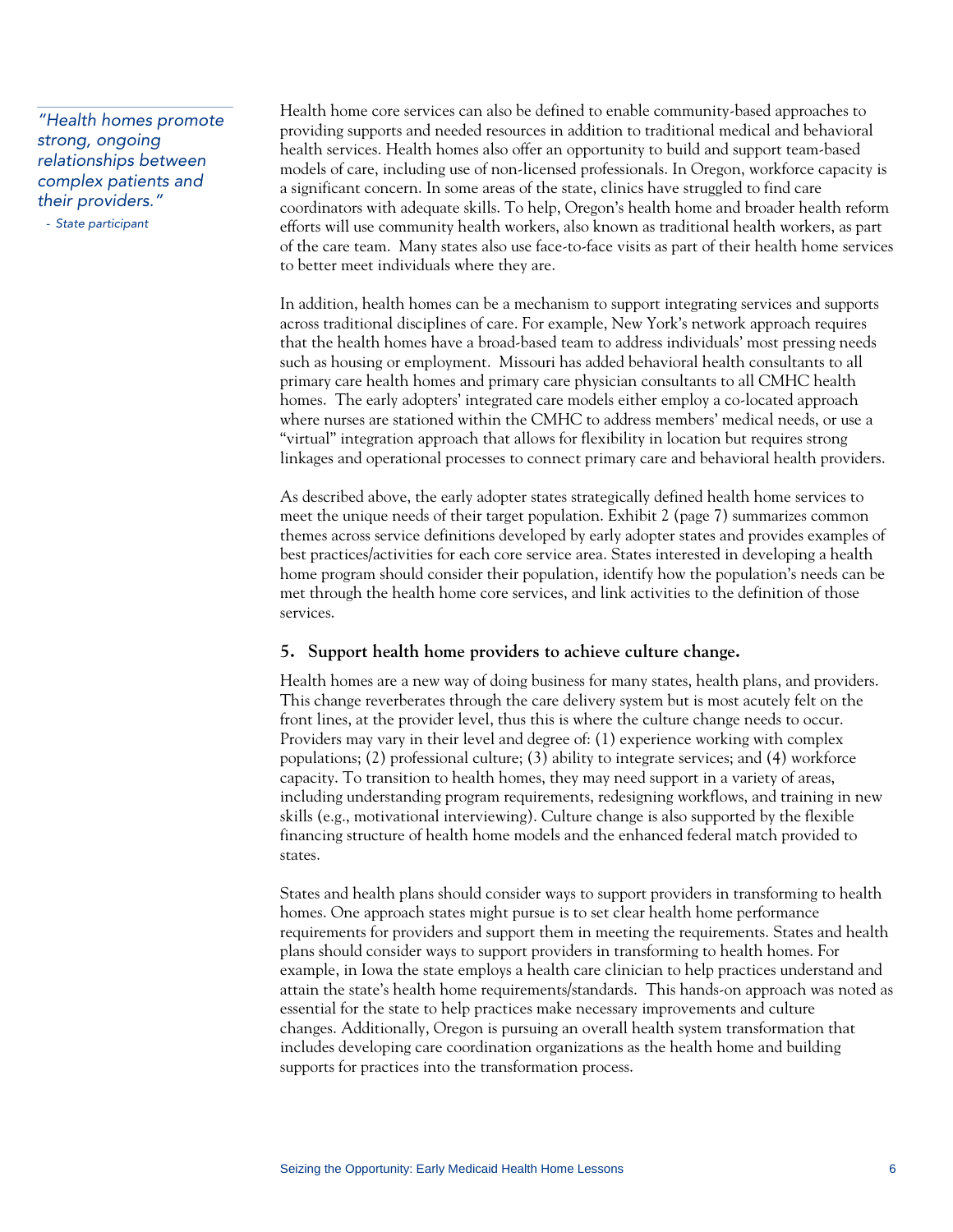| <b>Core Service</b>                   | <b>Common Themes Among States</b>                                                                                                                                                                                                                           | <b>Best Practices</b>                                                                                                                                                                                                                           |  |  |  |
|---------------------------------------|-------------------------------------------------------------------------------------------------------------------------------------------------------------------------------------------------------------------------------------------------------------|-------------------------------------------------------------------------------------------------------------------------------------------------------------------------------------------------------------------------------------------------|--|--|--|
| Comprehensive<br>Care<br>Management   | Individualized care plan<br>$\bullet$<br>Integration of physical and<br>$\bullet$<br>behavioral health<br>Family involvement                                                                                                                                | Tracking care plan goals<br>$\bullet$<br>Mental health and substance<br>$\bullet$<br>abuse screenings<br>Periodic reassessment                                                                                                                  |  |  |  |
| Care<br>Coordination                  | Development and implementation<br>$\bullet$<br>of care plan<br>Adherence to treatment/<br>$\bullet$<br>medication monitoring<br>Referral tracking                                                                                                           | Emphasis on face-to-face<br>$\bullet$<br>contacts<br>Use of case conferences<br>$\bullet$<br>Tracking test results<br>$\bullet$<br>Requiring discharge summaries<br>$\bullet$<br>Housing coordination<br>Automated notification of<br>admission |  |  |  |
| Health<br>Promotion                   | Development of self-management<br>$\bullet$<br>plans<br>Evidence-based wellness and<br>$\bullet$<br>promotion<br>Patient education<br>$\bullet$                                                                                                             | Patient engagement<br>$\bullet$<br>Addressing clinical as well as<br>$\bullet$<br>non-clinical needs<br>Tobacco cessation training<br>$\bullet$                                                                                                 |  |  |  |
| Comprehensive<br>Transitional<br>Care | Notification of<br>$\bullet$<br>admissions/discharge<br>Receipt of summary care record,<br>$\bullet$<br>continuing care document, or<br>discharge summary<br>Medication reconciliation                                                                      | Pharmacist coordination<br>$\bullet$<br>Shift from reactive to proactive<br>$\bullet$<br>care<br>Specialized transitions (age-<br>$\bullet$<br>related, corrections)<br>Use of hospital liaisons<br>$\bullet$<br>Home visits<br>$\bullet$       |  |  |  |
| Individual and<br>Family<br>Supports  | Use of peer supports, support<br>$\bullet$<br>groups, self-care programs<br>Facilitation of improved adherence<br>$\bullet$<br>to treatment<br>Advocacy for individual and family<br>$\bullet$<br>needs<br>Efforts to increase health literacy<br>$\bullet$ | Use of advance directives<br>$\bullet$<br>Assistance with attaining<br>$\bullet$<br>highest level of functioning in<br>the community<br>Assistance with development of<br>$\bullet$<br>social networks                                          |  |  |  |
| Referral to<br>Community<br>Resources | Identification of community-based<br>$\bullet$<br>resources<br>Follow-up post referral<br>$\bullet$<br>Assistance with housing<br>$\bullet$                                                                                                                 | Resource manual<br>$\bullet$<br>Emphasis on resources closest<br>$\bullet$<br>to home and least restrictive<br>Policies, procedures, and<br>$\bullet$<br>accountabilities with<br>community-based organizations                                 |  |  |  |

# Exhibit 2: Common Themes and Best Practices in Service Definitions *"We built on experience*

States can use various methods to support health home training needed for providers. Learning collaboratives are one mechanism to provide this ongoing dialogue and promote culture change. Missouri uses practice coaches and a learning collaborative to support health home providers' growth and development. New York has also engaged its health home providers in a robust learning collaborative.

Additionally, health homes also help providers adapt to new payment reforms, thereby assuming greater accountability for performance and outcomes. As some providers now receive global payments, they need support in learning how to work more effectively with those payments.

#### **6. Invest in access to real-time data to support effective care coordination.**

Access to real-time data on hospital admissions, emergency department visits, and medication prescription filling is essential for health homes to coordinate care. By using real*from existing care management programs and knew we needed to increase training opportunities. We have already trained nearly 300 care coordinators …it is a worthy investment."* 

- *State participant*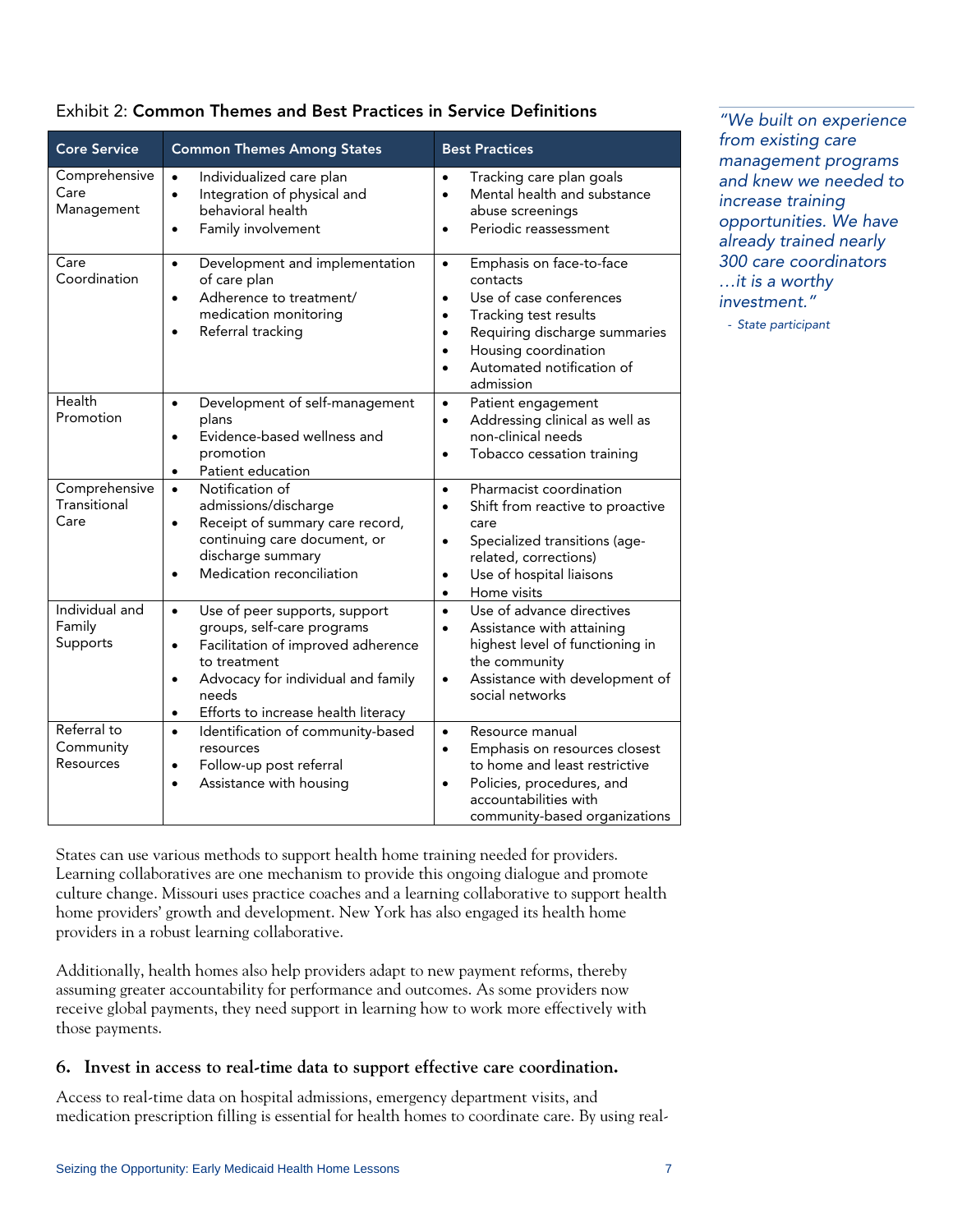*home initiative, we had the opportunity to drive better use of the data we had and also collect and use new information that we didn't have before."* 

- *State participant* 

time data on hospital admissions and emergency department visits, care managers are able to promptly attend to their clients' needs as they arise, thus having the greatest impact. *"Through our health* 

> While states are making progress toward obtaining real-time data, many state information systems still lack connectivity, particularly with emergency departments and hospitals. Through health home design and implementation, early adopter states are finding ways to bridge this connectivity gap. In Rhode Island and Missouri, managed care organizations are required to share data with health homes even though they are not part of the health home team. Also in Missouri, health homes receive automated notification of hospital admissions. In New York, hospitals are encouraged to be part of their health home network to provide real-time notifications and health homes must meet established health information technology standards. As more states create health information exchanges, there is hope that these systems will support real-time data sharing for effective care coordination.

> A particular hurdle for many states is access to Medicare data for beneficiaries dually eligible for Medicare and Medicaid. Since this population cannot be excluded from Medicaid health homes, access to Medicare data is critical to providing care managers with a full picture of an individual's health and service use. Some of the states reported difficulty accessing Medicare data related to either: (1) the length of the data request process; or (2) the complexities of analyzing the data once they had obtained it. States will need to invest in data information systems to support health homes' success and sustainability.

#### **Next Steps toward Health Home Sustainability**

The early adopter states identified for this brief have learned important lessons about designing and implementing health homes for individuals with complex care needs. However, the long-term sustainability of health homes will depend on how this new model improves quality, reduces fragmentation of care, and supports states' other health care payment and delivery reforms. In most states, health homes are being implemented within a comprehensive reform agenda, challenging states in how to best connect the various efforts being pursued within Medicaid and the broader health care deliver system. Exhibit 3 illustrates the variety of reforms that early adopter states are pursuing.

| <b>Payment/Delivery Reform</b>                       | lowa | <b>Missouri</b> | New York | <b>North</b><br><b>Carolina</b> | Oregon | Rhode<br><b>Island</b> |
|------------------------------------------------------|------|-----------------|----------|---------------------------------|--------|------------------------|
| <b>Primary Care Medical Homes</b>                    |      | ✓               |          |                                 |        |                        |
| <b>Integrated Care Demonstrations</b>                | ✓    | ✓               |          |                                 |        |                        |
| <b>Managed Care Redesign</b>                         |      |                 |          |                                 |        |                        |
| <b>Medicaid Accountable Care Organizations</b>       |      |                 |          |                                 |        |                        |
| <b>State Innovation Model Design State</b>           |      |                 |          |                                 |        |                        |
| <b>State Innovation Model Test or Pre-Test State</b> |      |                 |          |                                 |        |                        |
| <b>Coverage Expansion</b>                            |      |                 |          |                                 |        |                        |

#### Exhibit 3: Health Care Payment and Delivery Reforms in Health Home Early Adopter States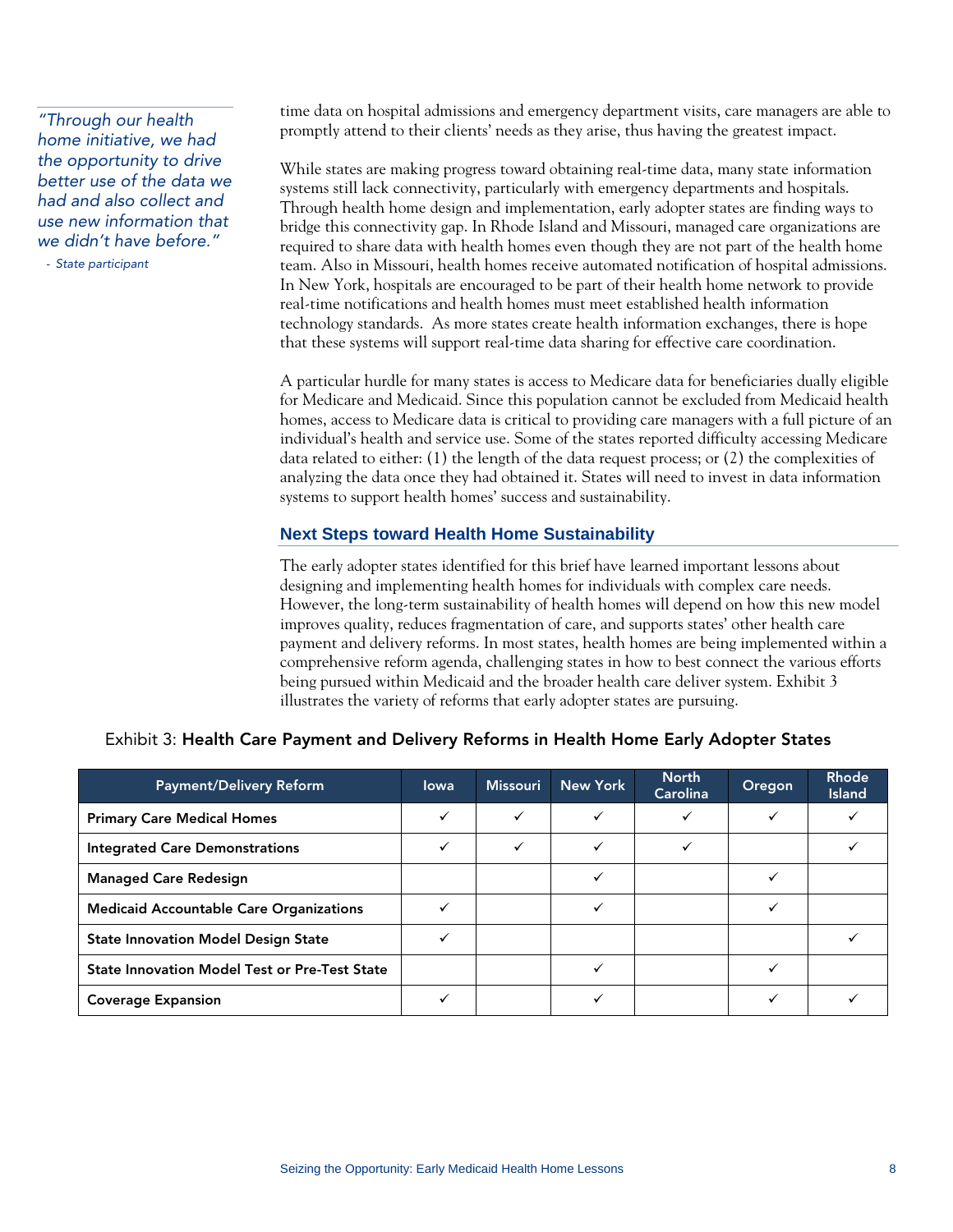Early adopter states are all demonstrating efforts to sustain, improve, and, in some instances, grow their health home programs. For example, health homes in New York and Missouri show early cost savings and both states are planning further refinement and growth to their respective approaches. In New York, health homes are a key component in Medicaid reform efforts. Early data for a subset $^7$  $^7$  of the health home population shows a 14 percent increase in primary care visits and a 23 percent decrease in hospital admissions and emergency department visits. New York has developed a set of quality, outcome, and process metrics to measure the success of its health home providers. The state is moving toward health home sustainability by: (1) bringing additional populations into the program; (2) budgeting to cover the expiring 90/10 match; and (3) using the health home structure for other efforts such as Olmstead planning and carving behavioral health into managed care. As a next step, the state will look at gain-sharing arrangements with health homes to further link quality to payment at the provider level.

Early data from both Missouri's CMHC health home and its primary care health home (PCHH) show a decrease in emergency department visits (8 percent for CMHC and 6 percent for PCHH) and a decrease in ambulatory-sensitive hospitalizations (13 percent for CMHC and 10 percent for PCHH). Missouri also has demonstrated progress toward supporting provider practice change by increasing the number of health home sites that have achieved recognition by the National Committee for Quality Assurance (for Missouri's primary care health homes) or the Council on Accreditation of Rehabilitation Facilities (for Missouri's CMHC health homes). Missouri is working to sustain its health home approach by: (1) conducting continuous quality improvement activities, such as review of measures and data; (2) reviewing requirements, credentials, and ratios of health home team members; and (3) revisiting the health home reimbursement strategy. On average Missouri's health homes are saving the state approximately \$52 PMPM and will be expanding by 25 to 30 percent in  $2014$ .

Health homes play a different role in health reform in each of the early adopter states. Similarly, each state defines health home "success" differently. Ultimately, states will determine the long-term sustainability of health homes based on a combination of data, stakeholder feedback, and an examination of how well health homes help states to achieve their overarching policy goals. The lessons learned by early adopter states can help others to design and implement effective and sustainable Medicaid health homes.